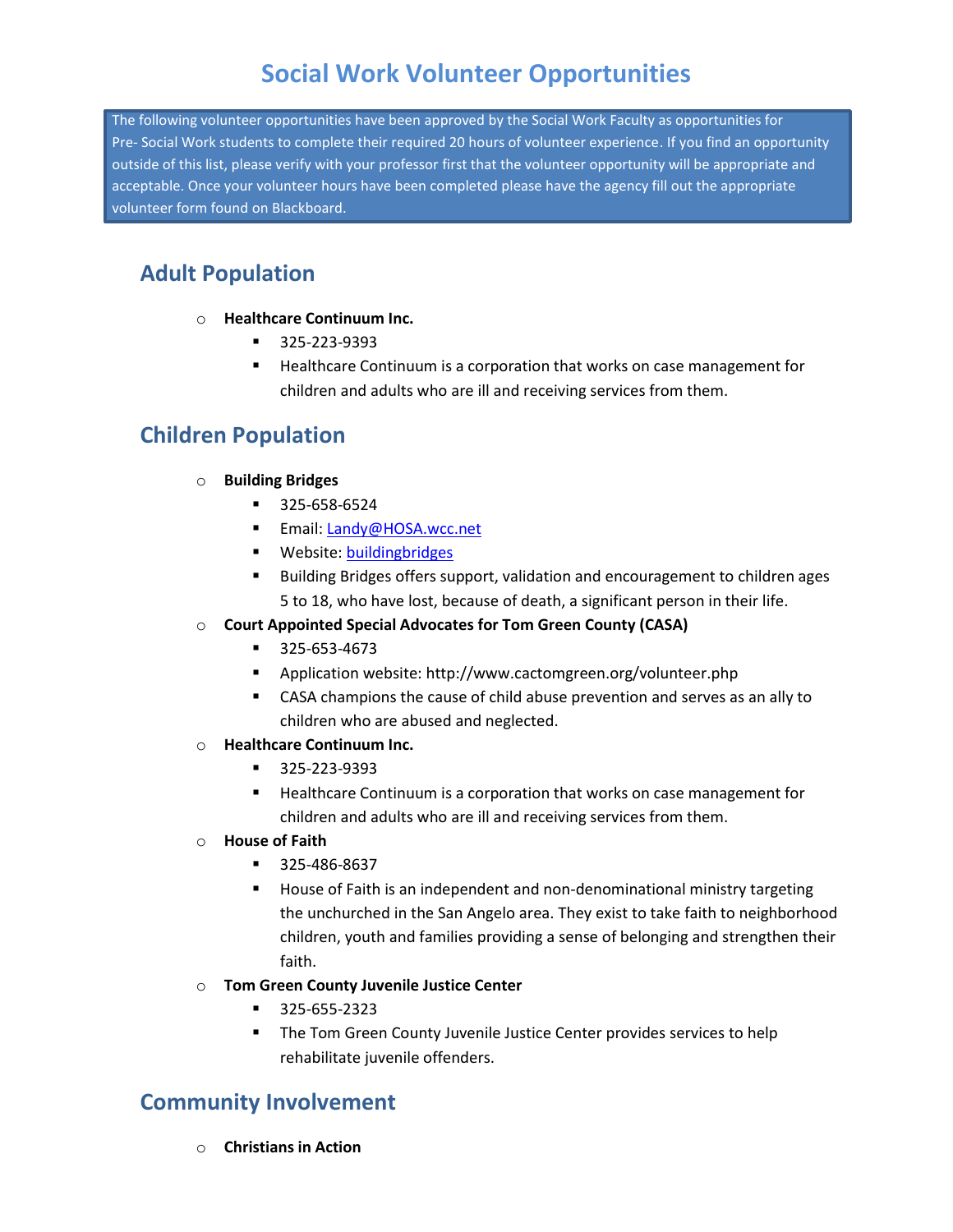- 325-655-5127
- Website: www.christiansinaction.us/
- Christians in Action provide the Concho Valley area with life's necessities (food, clothing, housing, and household goods), as well as, show those who need it they are cared for.
- o **Concho Valley Regional Food Bank**
	- 325-655-3231
	- Email: gad@conchovalleyfoodbank.org
	- The Regional Food Bank solicits, warehouses, and distributes donated grocery products to local non-profit organizations and churches who feed the hungry of the Concho Valley.
- o **Sonrisas Therapeutic Riding, Inc.**
	- 325-949-4837 or 432-413-3656
	- **Website[: www.sonrisasriding.org](http://www.sonrisasriding.org/)**
	- **Sonrisas offers therapeutic horseback riding to those with physical, mental and** emotional challenges.
- o **United Way of the Concho Valley**
	- 325-949-3716
	- **Email: unitedwaycv@yahoo.com**
	- United Way tries to increase the organized capacity of people to care for one another within the community.
- o **Wesley United Methodist Soup Kitchen**
	- 325-653-9028 or 325-212-4162
	- **The Soup Kitchen helps those in need of food and companionship.**

### **Crisis Intervention**

- o **Crisis Intervention Unit – Tom Green County Sheriff's Office**
	- 325-658-3921 or 325-655-8111
	- Website: www.ciucares.com
	- The CIU is a first response unit that assists victims at the crime scene when a request has been made by law enforcement.
- o **The Family Shelter**
	- 325-655-5774
	- Email: valerietillery@gmail.com
	- New Bridge Family Shelter serves victims of family violence.

### **Elderly Populations**

- o **Adult Day Care of San Angelo**
	- 325-942-9253
	- Email: adayhlth@wcc.net
	- Adult Day Care provides a safe and enriching daytime environment outside the home for adults who need an alternative setting or whose caregivers need respite. They provide a variety of programs designed to accommodate different interests and different levels of abilities of their clients.
- o **Area Agency on Aging Long Term Care Ombusman**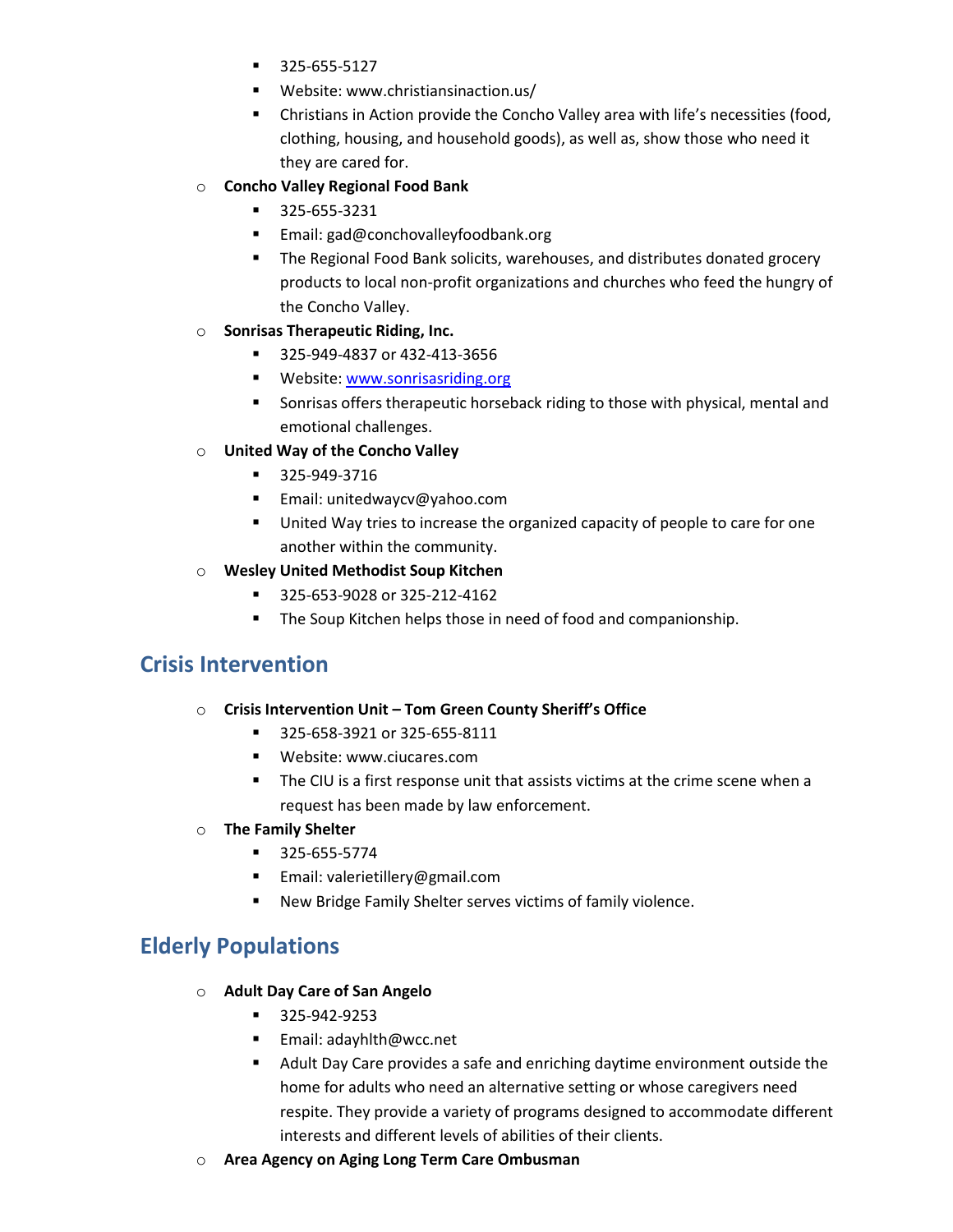- **325-223-5704 ext. 230**
- Email: [terry@cvcog.org](mailto:terry@cvcog.org)
- **Website:** [cvcog.org](http://www.cvcog.org/cvcog/aaa.html)
- The Texas Ombudsman Program seeks ways to strengthen services to frail and vulnerable Texans who live in nursing homes and assisted living facilities and to expand opportunities to assure that each resident receives quality care and experience a quality of life.

#### o **Interim HealthCare**

- 325-944-9800
- Website[: www.interimhealthcare.com/SanAngeloTX/Home](file://///fileserve2/FacStaff/Psychology/sseidel1/Volunteer%20list/www.interimhealthcare.com/SanAngeloTX/Home)
- **Interim Health Care is a reliable home care, hospice and senior care service.**

#### o **Meals for the Elderly**

- 325-655-9200
- **Email: volunteer@mealsfortheelderly.org**
- **Website[: www.mealsfortheelderly.org](http://www.mealsfortheelderly.org/)**
- Meals for the Elderly provides homebound elderly with a hot, nutritious, homedelivered meal each weekday, while insuring their individual well-being through personal contact.

#### o **Plaza Del Sol**

- 325-223-8895
- **Email: markiec@prakproperty.com**
- **Plaza Del Sol provides decent, safe, sanitary and affordable housing to seniors** 62 years and older with fixed incomes.

#### o **Arbor Terrace**

- 325-653-1266
- Email: jmullins@seniorlivingproperties.com
- Riverside provides long-term and short-term health care and rehabilitation to seniors.

#### o **Senior Care Regency House**

- 325-895-1737
- Email: mwood@trisunhealthcare.com
- **TRISUN-Meadow Creek and Regency House are skilled nursing homes that** provide holistic care for the elderly in the Concho Valley area.

#### o **Kindred Hospice**

- 325-481-0123
- Website: https://www.kindredhealthcare.com/locations/hospice/san-angelo-tx-6680
- Kindred Hospice offers a comprehensive program of medical care and support for people with life-limiting illness.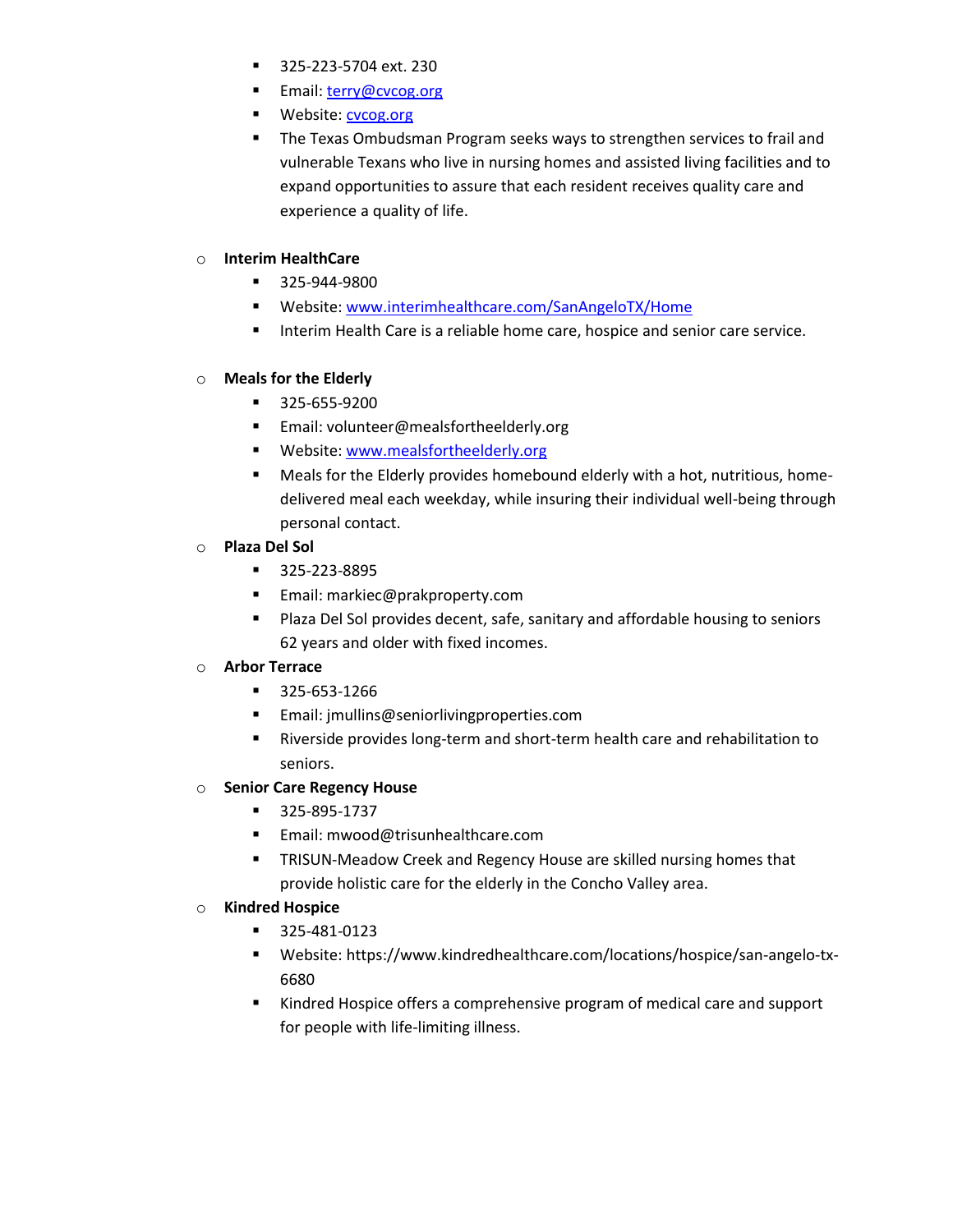### **Families**

#### o **Family and Protective Services**

- 325-657-8833
- **Website[: www.dfps.state.tx.us](http://www.dfps.state.tx.us/)**
- The DFPS is state run service that works to protects children, the elderly, and people with disabilities from abuse, neglect and/or exploitation.

#### o **The Family Shelter**

- 325-655-5774
- Email: valerietillery@gmail.com
- New Bridge Family Shelter serves victims of family violence.

### **Legal Setting**

#### o **Court Appointed Special Advocates for Tom Green County (CASA)**

- 325-653-4673
- Application website: http://www.cactomgreen.org/volunteer.php
- CASA champions the cause of child abuse prevention and serves as an ally to children who are abused and neglected.
- o **Crisis Intervention Unit – Tom Green County Sheriff's Office**
	- 325-658-3921 or 325-655-8111
	- Website: www.ciucares.com
	- The CIU is a first response unit that assists victims at the crime scene when a request has been made by law enforcement.
- o **Tom Green County Juvenile Justice Center**
	- 325-655-2323
	- **The Tom Green County Juvenile Justice Center provides services to help** rehabilitate juvenile offenders.

### **Medical Setting**

- o **Hospice of San Angelo Inc./West Texas Rehab**
	- 325-658-6524
	- Email: tgoodwin@wtrc.com
	- Website[: www.hospiceofsanangelo.org](http://www.hospiceofsanangelo.org/)
	- Hospice of San Angelo provides quality compassionate care for people facing a life-limiting illness or injury.
- o **San Angelo Community Medical Center**
	- 325-949-9511
	- Website[: http://www.sacmc.com/Services/Pages/Auxiliary.asp](http://www.sacmc.com/Services/Pages/Auxiliary.asp)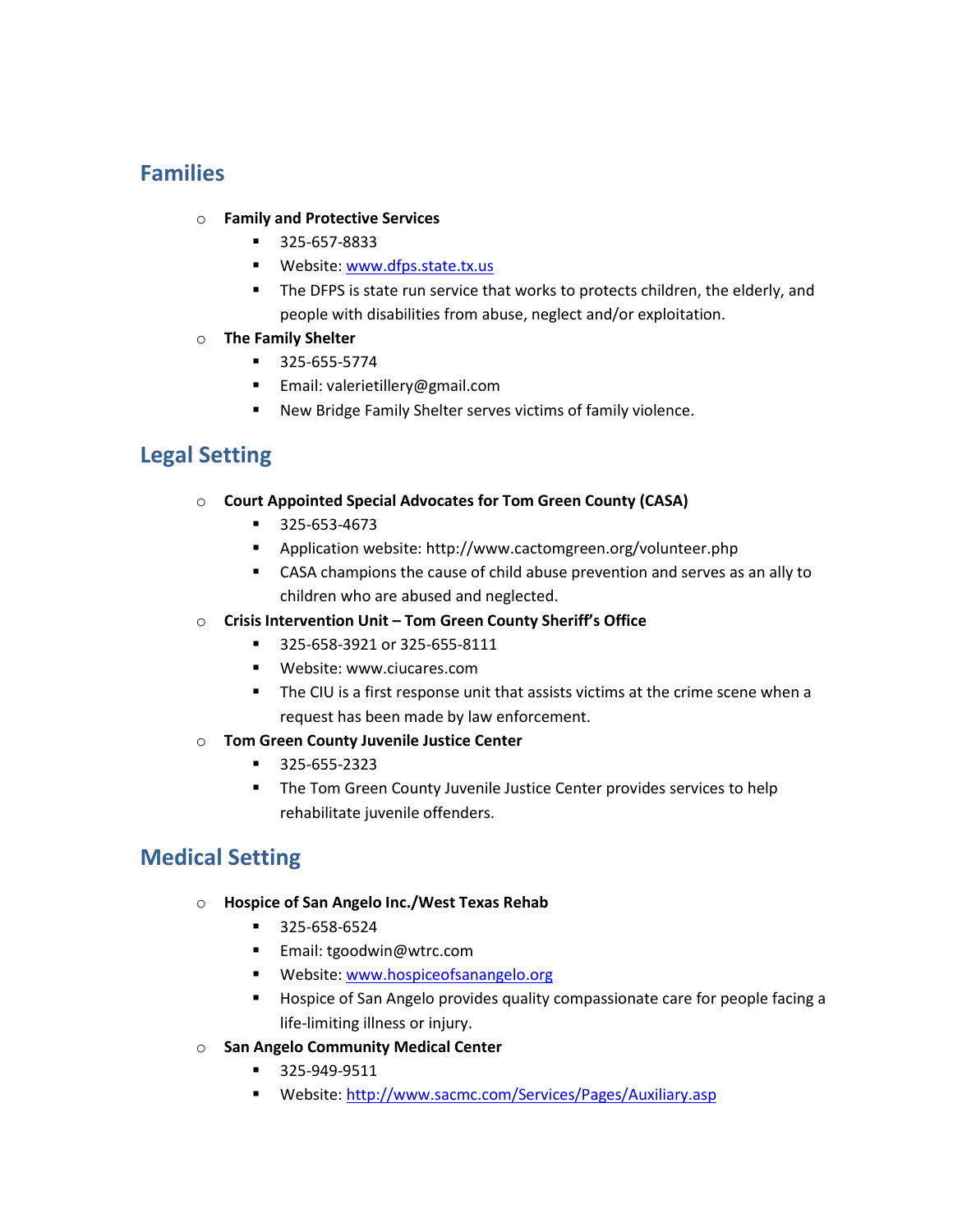- Typical volunteer duties include: greeting visitors, delivering flowers and mail to patients, answering phones, and escorting visitors inside the hospital. Other opportunity areas are also possible.
- o **Shannon Hospital**
	- 325-657-5258
	- Website: [http://www.shannonhealth.com/communityconnection\\_volunteers.aspx?id=15](http://www.shannonhealth.com/communityconnection_volunteers.aspx?id=1580) [80](http://www.shannonhealth.com/communityconnection_volunteers.aspx?id=1580)
	- Volunteers at Shannon have a variety of roles on its campus. They greet visitors and patients, staff the gift shop, comfort families and patients, visit with patients, and manage the magazine/book cart.

### o **VistaCare Hospice**

- 325-481-0123
- **Website: www.vistacare.com**
- **UistaCare Hospice offers a comprehensive program of medical care and support** for people with life-limiting illness.

## **Mental Health**

- o **MHMR Services for the Concho Valley**
	- 325-658-7750
	- Email: fsalter@mhmrcv.org
	- MHMR provides services to individuals with intellectual disabilities and mental illness.

## **People with Disabilities**

### o **Hospice of San Angelo Inc.**

- 325-658-6524
- Email: landy@wcc.net
- **Website[: www.hospiceofsanangelo.org](http://www.hospiceofsanangelo.org/)**
- Hospice of San Angelo provides quality compassionate care for people facing a life-limiting illness or injury.

### o **JPW Learning Center**

- 325-655-2331
- **Email:** [jpwfound@verizon.net](mailto:jpwfound@verizon.net)
- **F** JPW Learning Center advocates for learning disabilities for students and adults.
- o **MHMR Services for the Concho Valley**
	- 325-658-7750
	- Email: fsalter@mhmrcv.org
	- MHMR provides services to individuals with intellectual disabilities and mental illness.
- o **San Angelo State Supported Living Center**
	- 325-465-2201
	- Website[: http://www.dads.state.tx.us/volunteer/stateschools/index.html](http://www.dads.state.tx.us/volunteer/stateschools/index.html)